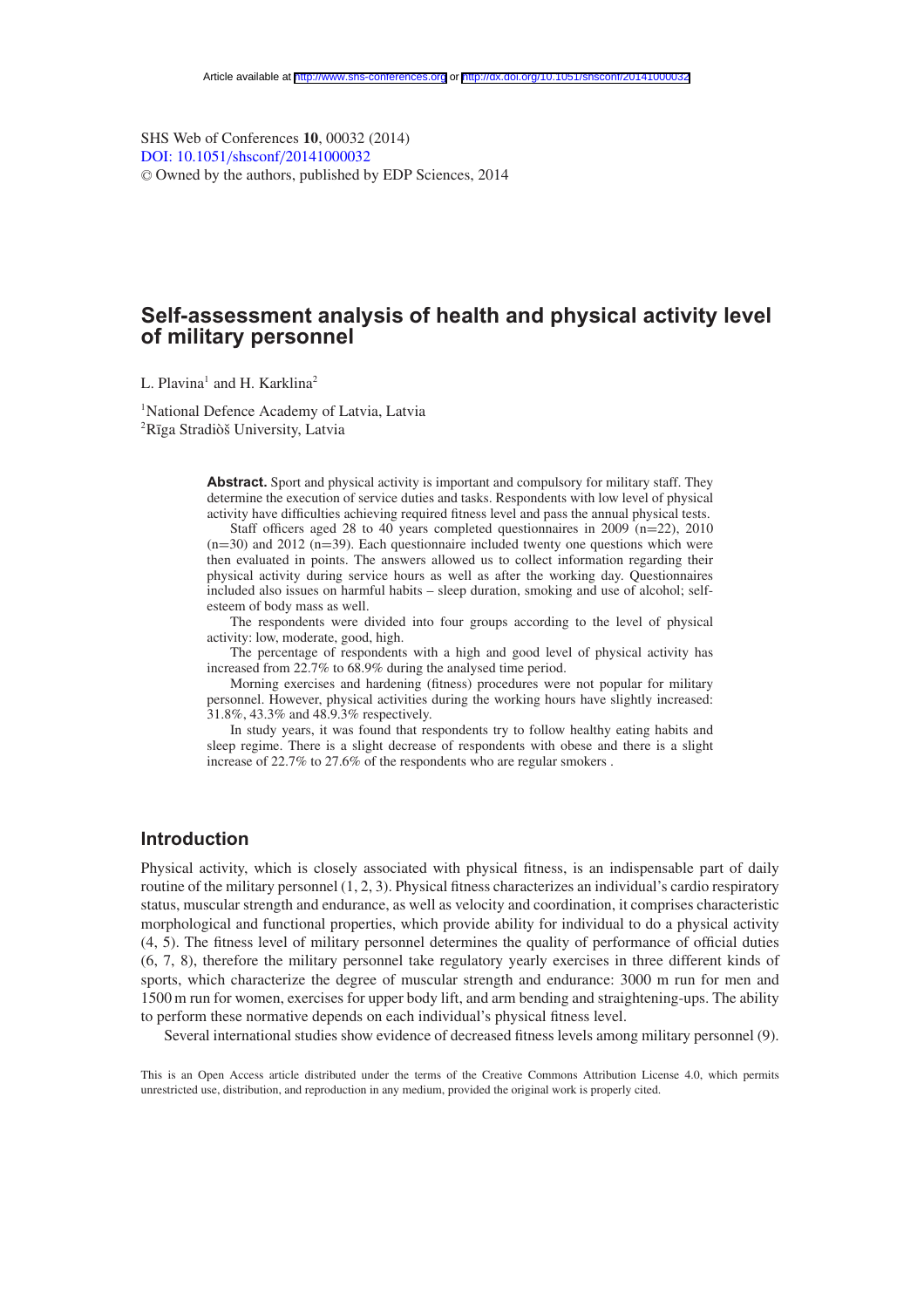



Figure 1. Evaluation of respondents' doing morning exercises and fitness procedures (%).

## **Material and methods**

The cross-sectional study, carried out in 2009 and 2012, when 91 male respondents, working in the National Armed Forces Joint Headquarters of the Ministry of Defence of the Republic of Latvia, and whose length of service in the National Armed Forces had lasted from 7 till 14 years, were recorded and screened anthropometrically.

In 2009, the respondents' age was from 28 to 37 years, but in 2010 – from 28 to 36 years and in 2012 – from 29 to 40 years.

The study participants filled in a structured questionnaire which included questions on individual and organized physical load both on working days, and on days off, questions on eating habits and length of sleep, the days missed from service due to the illness, specifying the reason of absence, as well as an individual's self-assessment of health. The respondents were asked to fill in the questionnaire on the first half of the day.

Respondents also filled in an anonymous questionnaire on smoking and alcohol use.

Each answer was allocated a certain number of scores. As a result of the data statistical analysis and processing, the total level of the respondents' physical activities determined in each year's group was analysed.

This article describes only the results of the screening questionnaire.

## **Results**

Questionnaire data on the respondents' attitude to morning exercises and fitness procedures are depicted in the graphical Figure 1. Morning exercises include aerobic exercises, in which moderate intensity aerobic load with dynamic strength and stretching exercises are combined. When answering the question on doing the morning exercises, about 2/3 of respondents in examined groups gave a positive answer. Morning exercises during study period regularly were done by similar percentage of respondents (13.6% in 2009, 13.3% in 2010 and 11,1% in 2012). The number of respondents who were not doing morning exercises was 54.5% in 2009, 23.3% in 2010 and 34.4% in 2012 .

In order to assess one's attitude to fitness procedures, there were questions asked: whether an individual performs water procedures at home – brushing oneself with a damp towel, cold water procedure or contrast shower, as well as exercises outdoors at least twice a week.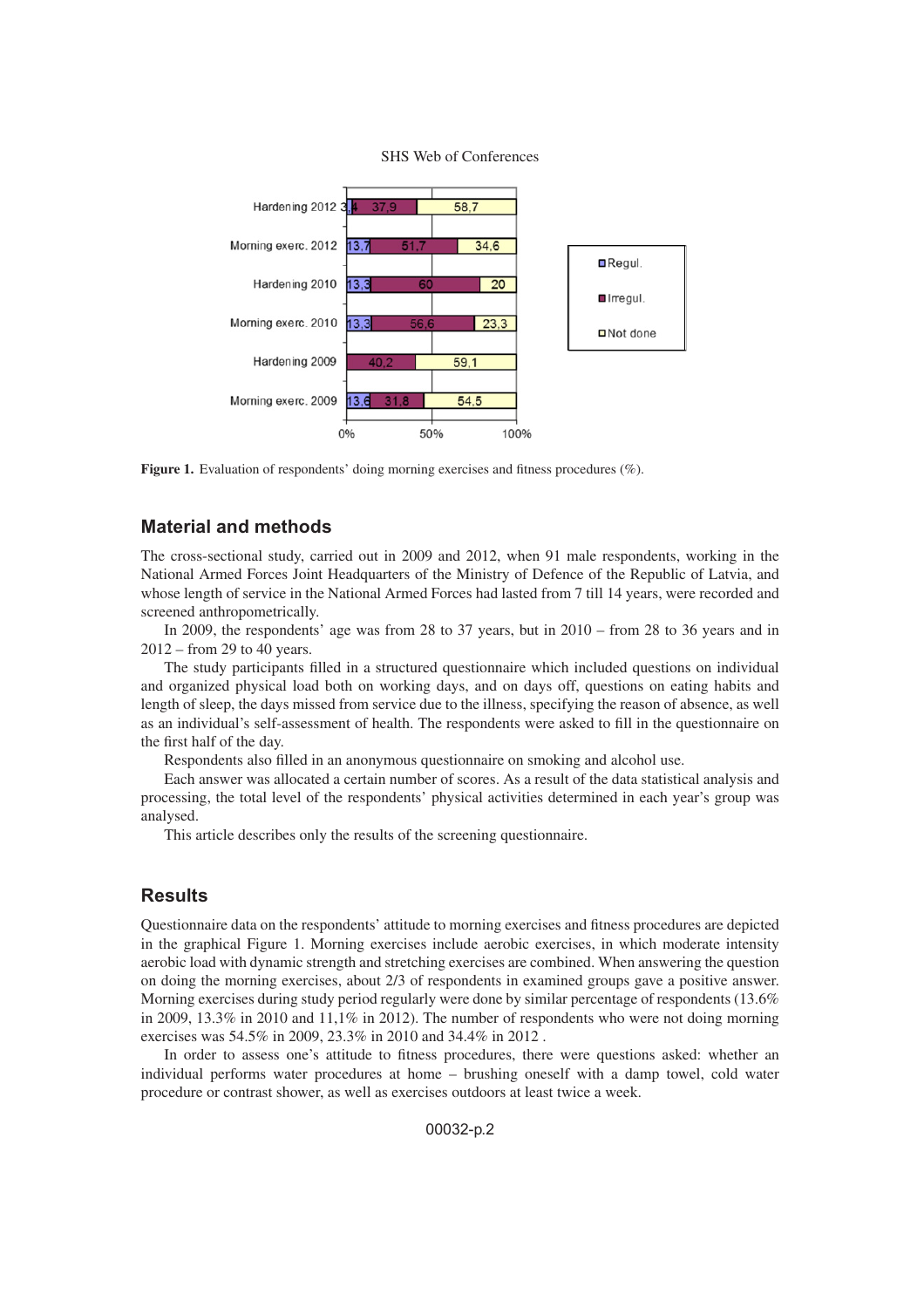#### Int. Conf. SOCIETY. HEALTH. WELFARE.

<span id="page-2-0"></span>

**Figure 2.** Respondents' sports activity rate and length on working days and on days off (%).

<span id="page-2-1"></span>

**Figure 3.** Division of respondents into groups by physical activity level  $(\%)$ .

Partially positive responses in 2009 were received in 40.2% of cases, these respondents were doing hardening or fitness procedures irregularly. The situation improved considerably in 2010 – 13.3% respondents were undertaking fitness procedures regularly and there was an increase 19.8% of those people who, though irregularly, did these exercises. In 2012, only 3.4% of respondents were doing these procedures regularly but 37, 9% of them – irregularly.

A graphical Figure [2](#page-2-0) is drawn depicting combined answers to questions of military personnel's individual and organized moderate and high intensity sports activities, duration of which are at least two hours, both outside in daily working hours, at weekends and on days off. In 2012, the number of those respondents who were doing regular physical load exercises on days off (31.8% in 2009, 60% in 2010, and in 73% in 2012) increased almost twice.

The greatest part of the respondents – 31.8% choose sports activities during the week days (in 2009), 43.3% (in 2010), and 48.9% in 2012. During the working days 6% (in 2009), 18.2% (in 2010) and 44.4 % (in 2012) of respondents devote not more than two hours for sports activities, but 4.5% (in 2009), 10% (in 2010) and 6.8% (in 2012) of respondents do sports activities for about 6–8 hours in total.

Questionnaire responses rendered the information on the question whether the respondents on their way to work and back go on foot (of moderate intensity load, not less than by 20 minutes), by bicycle (of low or moderate intensity load, if the distance is at least 10 km), or use the public transport.

The results acquired prove that walking to the service was not acceptable for 99.8% of respondents in 2009, 36.7% of respondents in 2010, and 34.5% of respondents in 2012.

Extra information and the attitude to physical load was obtained by answering to the question on the use of the elevator at work and at home. Results showed that 68.2% (2009), 68.3% (2010) and 79.3% preferred climbing the stairs.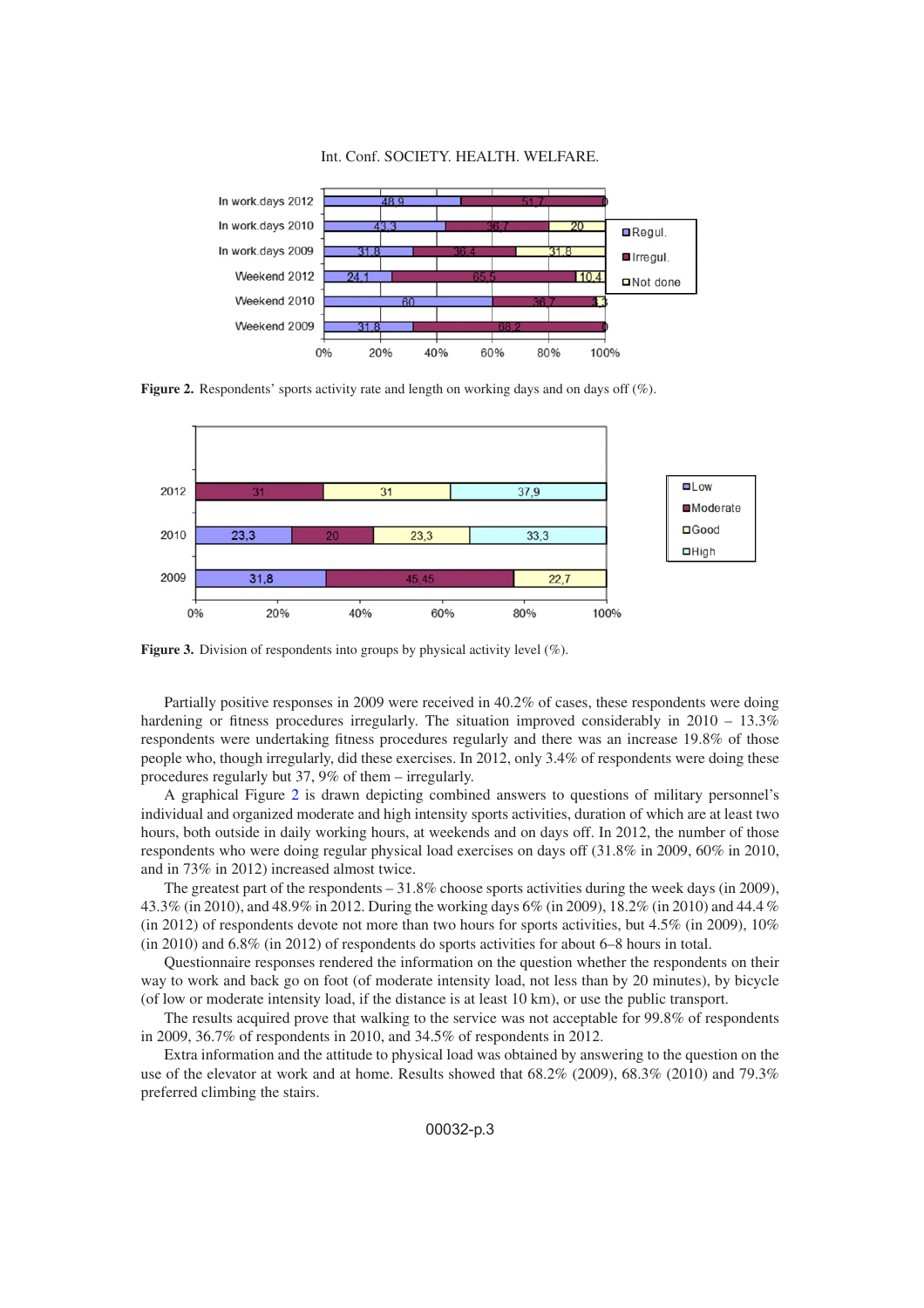SHS Web of Conferences

<span id="page-3-0"></span>

Figure 4. Healthy eating habits and sleep regime (%).



Figure 5. Respondents' opinion on smoking  $(\%)$ .

After statistical processing of the acquired data of the questionnaire and assessing the total physical activity level by score, the respondents were divided into four groups: according to low, moderate, good and high physical activity level. Results show that the situation has improved – the group whose physical activity level was recognized as high increased to 37.9% of cases in 2012 (Fig. [3\)](#page-2-1).

Percentage rating of respondents' self-assessment on sleep and eating regime is depicted in graphical Figure [4.](#page-3-0) The majority of military personnel (about 80%) have a sufficient length of night sleep (6–7 hours) and the sleep regime is regular.

In examined groups, under study in 2009 and 2010, the positive response on healthy eating habits and use of qualitative food was given only by 50% of respondents. In 2012, the situation has improved slightly – the number of respondents' increases to 68.9%

Anonymous responses on smoking, specifying how many cigarettes are smoked per day, are summarized in Fig. 5. In examined groups, the situation was similar, non-smokers were more than half, however, in 2010, the tendency for irregular smokers was evident to increase in percentage. In 2010, regular smokers were 23.3% of respondents, but in 2012, they were 27.6%.

Study participants' self-assessment on the body mass show that, in 2009 – 63.6%, and in 2010  $-60.0\%$ , but in 2012 55.1%, of respondents are of the opinion to be overweight or obese.

77.3% of respondents have missed work of five working days due to the illness in 2009, a little more (80%) respondents in 2010, and 62.1% in 2012.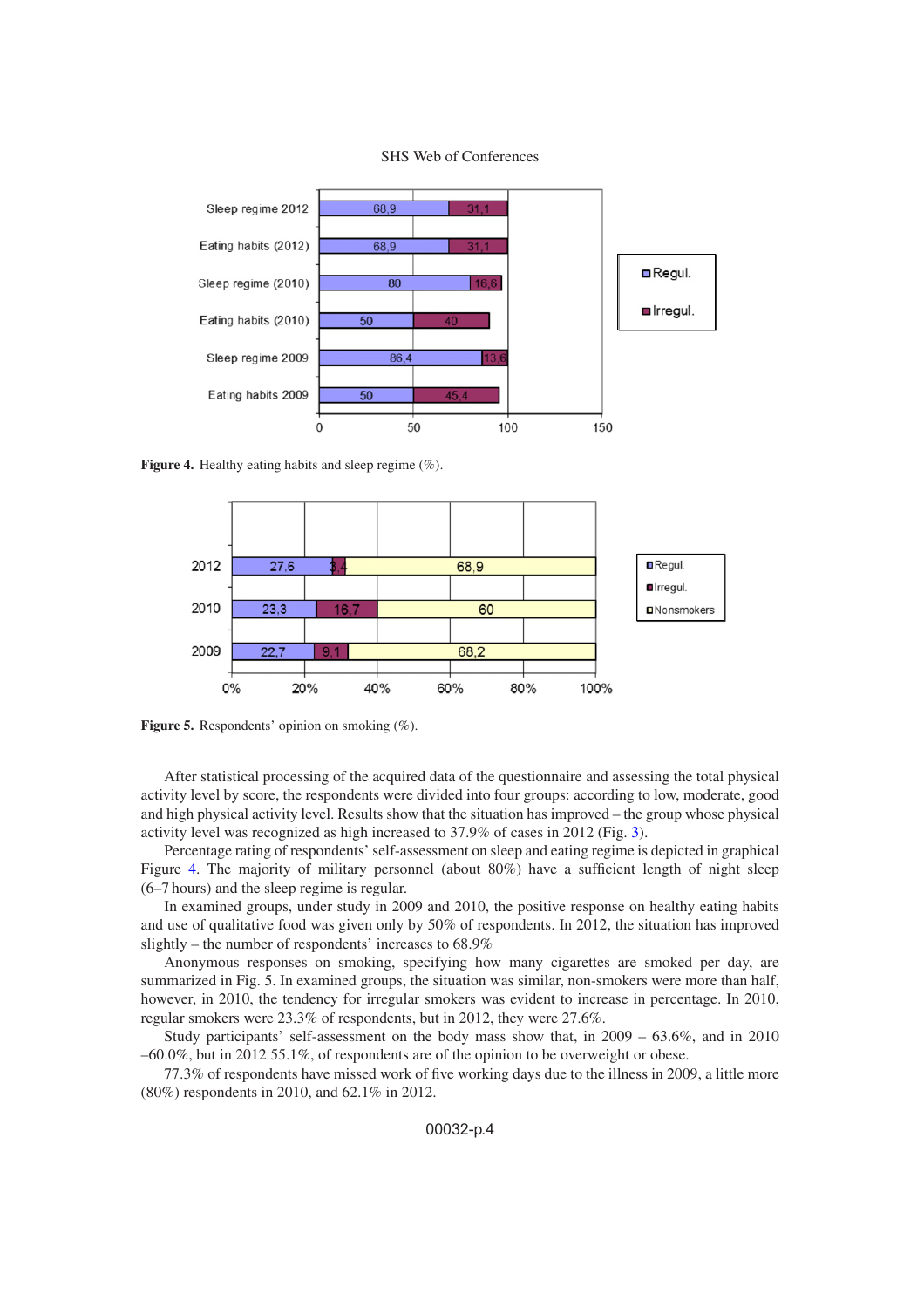#### Int. Conf. SOCIETY. HEALTH. WELFARE.



Figure 6. Respondents' opinion on body mass (%).

4.5% of respondents have missed work for longer than 15 days due to the illness in 2009, 6.6% in 2010, and 6.8% in 2012. The main reasons of missing work for respondents were traumas, respiratory diseases and musculoskeletal system diseases.

## **Discussion**

Everybody needs physical activity, but especially those representatives of profession whose direct job responsibilities and the quality of their performance depends on physical working abilities. Physical activity is characterized by the intensity of exercises or daily physical work intensity (low, moderate, good, high), duration and frequency. Therefore, the questionnaire developed during the study on the daily performed physical activities allows assessing the physical activity level of officers involved into the National Armed Forces Joint Headquarters of the Republic of Latvia. Although all study participants have been able to pass all normative characterizing strength and endurance, their physical activity level and the attitude towards physical activities are different. The duty of each military official is to withstand and promote the physical fitness and endurance during service. The greater is the physical activity, the better is individual's physical fitness and health; this is also reflected in similar studies in other countries (10).

Morning exercises have a beneficial effect on the body in developing job skills, therefore worries are caused by the fact that morning exercises were not done by 23.3% to 54, 5% of respondents.

The range of questions in the questionnaire for the military personnel included also question about physical activities at home (gardening and farm work, household chores, etc.), because the army officer has to be an educator and teacher of young soldiers, demonstrating one's personal attitude to different kind of work, doing the household duties as well. The acquired results show that in 2012, 46.7% of respondents took part in heavy household chores, i.e., by 10% more than in the previous and next years.

Nowadays any person has got accustomed to regular use of the public transport. However, the question about the type, how to get to work, was included in order to find out the officers' attitude to such type of physical load. It must be admitted, that only a small part of the respondents choose to go on foot to work, although in such a way they could reduce the need for visiting gym.

As the health and physical work capacities are affected not only by insufficient physical activity, but by harmful habits as well, in the anonymous questionnaire the respondents were asked questions on smoking.

From analysis of the received answers in general, it can be seen that respondents' physical activity in 2012, in comparison to the previous year has increased, and the attitude to health promoting measures has improved.